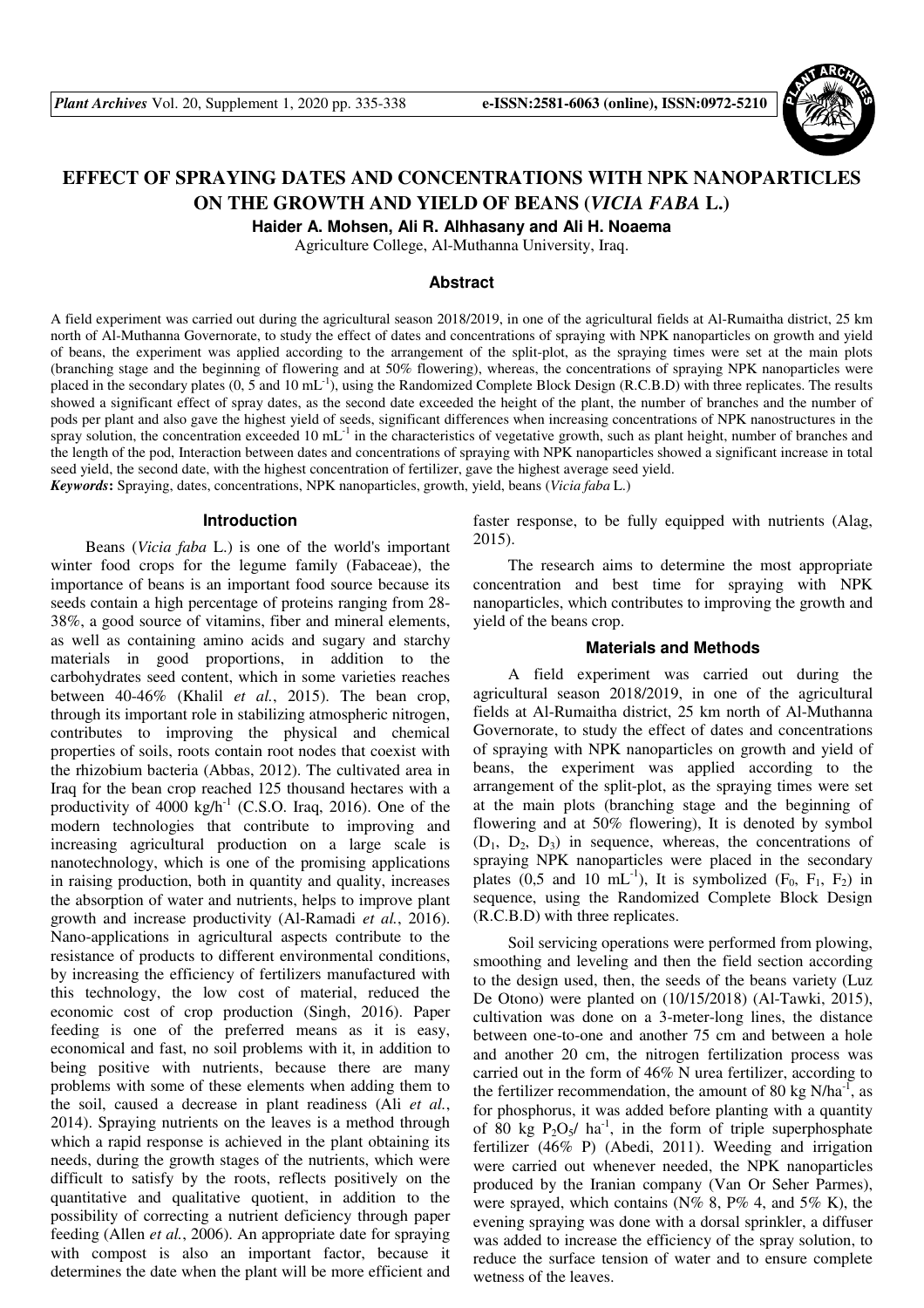The data were statistically analyzed according to the design used in the statistical program (GenStat), the difference between mean was compared according to the L.S.D test under the probability level of 5% (Al-Rawi and Khalaf Allah, 2000).

Random samples of field soil were taken from different locations from each replicate, mixed together to form a complex sample with a depth of (0-30) cm to represent the experiment field before planting, a group of required physical and chemical analyzes were performed (Table 1.).

| <b>Attribute</b>              |                | Value           | Unit                              |
|-------------------------------|----------------|-----------------|-----------------------------------|
| pН                            |                | 7.4             |                                   |
| E.C.                          |                |                 | Desimines $M^{-1}$                |
| <b>CEC</b>                    |                | 22.4            | Centimeter $(+)$ kg <sup>-1</sup> |
|                               | Nitrogen Ready |                 | Mg kg<br>soil                     |
| Phosphorus Ready              |                | 7.5             | Mg kg<br>soil                     |
| Potassium ready               |                | 170             | Mg kg<br>soil                     |
|                               | sand           | 210             |                                   |
| Analysis of<br>minute volumes | gluten         | 440             | $\mathrm{Kg}$ kg <sup>-1</sup>    |
|                               | Clay           | 350             |                                   |
| <b>Tissue</b>                 |                | Silty clay loam |                                   |

**Table 1 :** Some soil and water irrigation characteristics.

## **Results and Discussions**

#### **Height of plant (cm)**

Table (2) showed that was a significant difference for spraying dates in plant height, surpassed the second deadline  $(D_2)$ , gave the highest height of the plant reached 80.27 cm, whereas the first date  $(D_1)$  gave the lowest average characteristic of this trait to be 68.27 cm, agreed with Zidane (2018).

Increase plant height by increasing NPK nanoparticles in spray solution, the highest concentration,  $F<sub>2</sub>$ , recorded the highest average characteristic of 78.96 cm, a significant difference from the treatment of not spraying, which gave the lowest average plant height of 69.02 cm,

Perhaps the reason is due to the role of nitrogen in the elongation and division of cells and the activation of many important enzymes in biological processes, likewise, the role of phosphorus in increasing the activity and growth of the root system and increasing its branching, which contributes to the growth of the vegetative system, also, potassium helps plant roots to grow and plays important roles in the growth stages, in addition to its role in activating many important enzymes in carbohydrate metabolism and the transport of manufactured materials, which contributes to increasing the height of the plant, agreed with Al-Hasany *et al*. (2019).

As for the interaction between the dates and concentrations of spraying with NPK nanoparticles, the results did not show significant differences in the height of the plant.

**Table 2 :** Effect of dates and concentrations of spraying with NPK nanoparticles and their interaction on plant height (cm).

| Mean         | D              |                |                |                 |
|--------------|----------------|----------------|----------------|-----------------|
|              | $\mathbf{D}_3$ | $\mathbf{D}_2$ | $\mathbf{D}_1$ |                 |
| 69.02        | 68.33          | 75.07          | 63.67          | ${\bf F_0}$     |
| 72.78        | 72.00          | 79.13          | 67.20          | F1              |
| 78.96        | 76.33          | 86.60          | 73.93          | ${\bf F_2}$     |
|              | 72.22          | 80.27          | 68.27          | <b>Mean D</b>   |
| $D \times F$ |                | F              | D              |                 |
| N.S          |                | 2.52           | 9.09           | L.S.D $_{0.05}$ |

#### **Number of branches (branch/ plant-1):**

Table (3) shows that the second date of spraying  $(D_2)$ was a significant difference in this capacity, gave the highest average of  $5.02$  branch/ plant<sup>-1</sup>, not significantly offset the first date  $(D_1)$ , which gave an average of 4.98 branch/ plant<sup>-1</sup>, whereas the third date  $(D_3)$  gave the lowest mean of this trait to 4.40 branch/ plant<sup>-1</sup>, agreed with Hassan (2019).

Significant increase by increasing NPK nanoconcentrations in spray solution, gave  $F_2$  the highest mean average of  $5.24$  branch/ plant<sup>-1</sup>, also, the second focus,  $F_1$ , was significantly higher, an average of 4.83 branch/plant<sup>-1</sup> was given for the comparison treatment, which gave the lowest average of 4.33 branch/  $plant^{-1}$ , the reason for the increase in the number of branches is due to the important role of NPK in improving plant growth and increasing photosynthesis, which contributes to breaking the apical sovereignty, the increased branching in the plant (Al-Hasany *et al*., 2018).

The interaction between the dates and concentrations of spraying with NPK nanoparticles, the results did not show significant differences in the characteristic number of dispersions in the plant.

**Table 3 :** Effect of spray dates and concentrations with NPK nanoparticles and their interaction on number of branches (branch/ $plan<sup>-1</sup>$ ).

| <b>Mean</b>                    | D              |                |                |                 |
|--------------------------------|----------------|----------------|----------------|-----------------|
| F                              | $\mathbf{D}_3$ | $\mathbf{D}_2$ | $\mathbf{D}_1$ | F               |
| 4.33                           | 3.93           | 4.66           | 4.40           | ${\bf F_0}$     |
| 4.83                           | 4.40           | 5.06           | 5.03           | F,              |
| 5.24                           | 4.86           | 5.33           | 5.53           | F <sub>2</sub>  |
|                                | 4.40           | 5.02           | 4.98           | <b>Mean D</b>   |
| $\mathbf{D} \times \mathbf{F}$ |                | F              | D              | L.S.D $_{0.05}$ |
| N.S                            |                | 0.22           | 0.14           |                 |

#### **Pod length (cm):**

Table (4) showed that spraying with NPK nanostructures with the highest concentration is  $F_2$ , led to an increase in the length of the pod as it gave an average of 21.19 cm, a significant difference from the comparison treatment  $F_0$ , which gave the lowest average characteristic of this attribute to be 18.44 cm, due to the role of nutrients in transporting manufactured materials from the manufacturing sites in the leaf to the rest of the plant, including the pods, which led to an increase in their length (Al-Hasany, 2018; Rasul, 2018). No significant differences appeared between the spraying dates and also the interaction between the spraying dates and concentrations with NPK nanoparticles in the length of the pod.

**Table 4 :** Effect of spray dates and concentrations of NPK nanoparticles and their interaction in length of pod (cm).

| Mean                           | D              |                |                | D               |
|--------------------------------|----------------|----------------|----------------|-----------------|
| F                              | $\mathbf{D}_3$ | D <sub>2</sub> | $\mathbf{D}_1$ | F               |
| 18.44                          | 18.13          | 17.63          | 19.57          | ${\bf F_0}$     |
| 19.33                          | 19.13          | 20.10          | 18.77          | F,              |
| 21.19                          | 21.10          | 22.17          | 20.32          | ${\bf F_2}$     |
|                                | 19.46          | 19.97          | 19.55          | <b>Mean D</b>   |
| $\mathbf{D} \times \mathbf{F}$ |                | F              | D              | L.S.D $_{0.05}$ |
| N.S                            |                | 1.37           | N.S            |                 |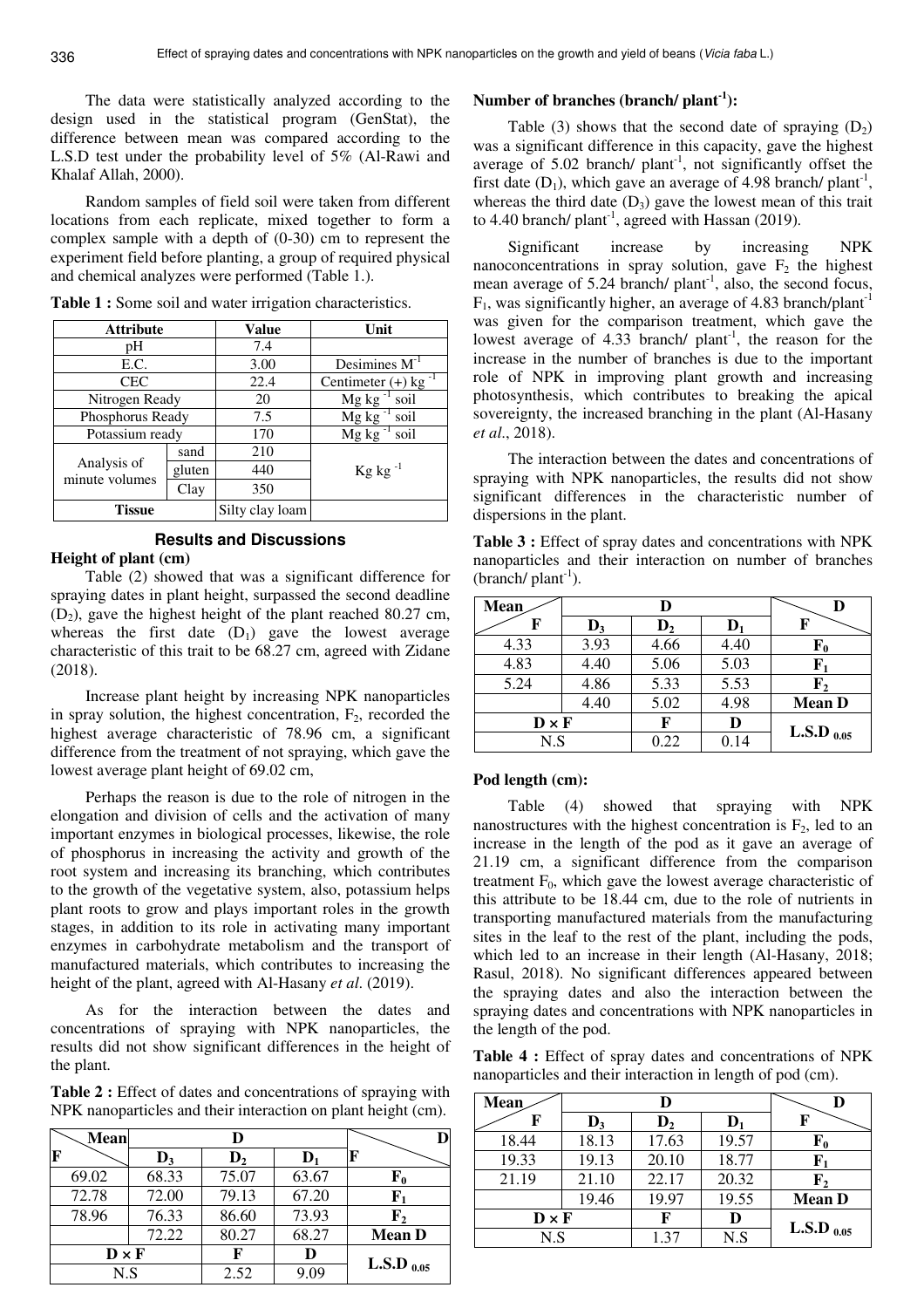## **Number of pods per plant (pod/ plant-1)**

Table (5) showed that the superiority of the second date  $(D_2)$  in the number of pods and without a significant difference from the third date  $(D_3)$ , gave averages of 16.52 and  $15.77$  pod/ plant<sup>-1</sup>, they differed significantly from the first date  $(D_1)$ , which gave the lowest average number of pods per plant reached 12.28 pod/  $plant^{-1}$ , the reason for the increase is because spraying during the flowering stages provides nutrients that increase the efficiency of photosynthesis, thus increasing its output, which reflects positively on the increase in the number of pods in the plant (Aied, 2014).

An increase in the number of pods by increasing the NPK nanoparticles in the spray solution,  $F_2$  gave the highest mean value of 18.9 pod/ $plant^{-1}$ , a significant difference from the second focus  $F_1$ , which gave an average of 15.33 pod/ plant-1 which a significantly increased the comparison treatment, gave the lowest average of this quality to 10.31 pod/ plant<sup>-1</sup>, agreed with El-Azab *et al.*, (2016). There was no significant difference for the interaction between dates and concentrations of spraying NPK nanoparticles in the number of pods per plant.

**Table 5 :** The effect of dates and concentrations of spraying NPK nanoparticles and their interaction on the number of pods per plant (pod/ plant<sup>-1</sup>).

| Mean         | D              |                |                |                 |
|--------------|----------------|----------------|----------------|-----------------|
| F            | $\mathbf{D}_3$ | $\mathbf{D}_2$ | $\mathbf{D}_1$ | F               |
| 10.31        | 11.13          | 10.97          | 8.83           | ${\bf F_0}$     |
| 15.33        | 15.50          | 17.50          | 13.00          | ${\bf F_1}$     |
| 18.92        | 20.67          | 21.10          | 15.00          | ${\bf F_2}$     |
|              | 15.77          | 16.52          | 12.28          | <b>Mean D</b>   |
| $D \times F$ |                | F              | D              | L.S.D $_{0.05}$ |
| N.S          |                | 2.50           | 3.04           |                 |

## **Number of seeds per pod (seed/ pod-1)**

Table (6) indicated that the number of seeds per pod when the nanoparticles NPK were sprayed on the plant,  $F_2$ gave the highest mean value for this characteristic of 4.55 seed/ $pod^{-1}$ , whereas the no-spray treatment gave the lowest average number of seeds per pod amounted to 3.95 seed/ pod-<sup>1</sup>, the increase may be due to the role of NPK in increasing the vegetative population, providing adequate nutrients, which contributed to increasing the amount of interception of light, thus increasing photosynthesis, then increase the amount of manufactured materials, which plants benefit from in forming their other parts, contribute to the lack of competition and abortion, which led to an increase in the number of seeds per pod (Al-Dulaimi, 2014).

No significant differences appeared between the spraying dates and also the interaction between the spraying dates and concentrations with NPK nanoparticles in the number of seeds per pod.

**Table 6 :** The effect of dates and concentrations of spraying with NPK nanoparticles and their interaction on the number of seeds per pod (seed/ $pod^{-1}$ ).

|              |      | $      -$      | ---<br>$\cdot$ |                 |               |
|--------------|------|----------------|----------------|-----------------|---------------|
|              | Mean |                |                |                 |               |
|              | F    | $\mathbf{D}_3$ | $\mathbf{D}_2$ |                 |               |
|              | 3.95 | 4.03           | 3.70           | 4.13            | ${\bf F_0}$   |
|              | 4.06 | 4.00           | 4.01           | 4.16            | ${\bf F_1}$   |
|              | 4.55 | 4.53           | 4.23           | 4.90            | ${\bf F_2}$   |
|              |      | 4.18           | 3.98           | 4.40            | <b>Mean D</b> |
| $D \times F$ |      | F              | D              | L.S.D $_{0.05}$ |               |
| N.S          |      | 0.43           | N.S            |                 |               |

#### **Weight of 100 seeds (g)**

Table (7) showed that there were no significant differences in the dates and concentrations of spraying with NPK nanoparticles and their interference in the weight of 100 seeds.

**Table 7 :** the effect of dates and concentrations of spraying with NPK nanoparticles and their interaction in the weight of 100 seeds (g).

| <b>Mean</b>  |                | D              |                |                 |
|--------------|----------------|----------------|----------------|-----------------|
| F            | $\mathbf{D}_3$ | D <sub>2</sub> | $\mathbf{D}_1$ | F               |
| 128.30       | 133.30         | 135.00         | 116.70         | ${\bf F_0}$     |
| 121.00       | 124.70         | 116.7          | 121.70         | ${\bf F_1}$     |
| 121.90       | 129.00         | 125.00         | 111.70         | ${\bf F_2}$     |
|              | 129.00         | 125.60         | 116.70         | <b>Mean D</b>   |
| $D \times F$ |                | F              | D              | L.S.D $_{0.05}$ |
| N.S          |                | N.S            | N.S            |                 |

## **Total seed yield (kg/ ha-1):**

Table (8) indicated that there was a significant difference between spraying dates in total seed yield, it exceeded the second date  $(D_2)$  and gave the highest average of 3905 kg/  $ha^{-1}$ , whereas the first date  $(D_1)$  gave the lowest mean for this trait was  $2749 \text{ kg/ha}^{-1}$ , the reason is that spraying at the beginning of flowering helped along the flowering period, which led to the long duration of the various vital events, which contributed to increasing the outcome, or due to the increase in the number of pods per plant (Table 5). This increase was reflected positively on the increase in the total seed yield (ALzubaidy, 2014).

A significant increase in the total seed yield with increased NPK nanostructures in the spray solution,  $F_2$  gave the highest mean value for this trait, 4120 kg/  $ha^{-1}$ , the comparison treatment gave F0 the lowest mean for this trait of 2557 kg/ $ha^{-1}$ , the reason for this increase in the yield of seeds when spraying NPK nanoparticles to increase the two component components is the number of pods per plant (Table 5) and the number of seeds per pod (Table 6). As a result, the total seed yield increased, agreed with Jasim *et al.*, (2016).

There is interaction between the dates and concentrations of NPK nanostructures in the total seed yield, gave  $(D_2 \times F_2)$  the highest average seed yield of 5122 kg/ha<sup>-1</sup>, and a significant difference from all other combinations, while it gave  $(D_1 \times F_0)$  the lowest average for this trait was  $2189 \text{ kg/ha}^{-1}$ .

Table 8 : Effect of spray dates and concentrations of nanoparticles and their interaction on total seed yield  $(kg/ha^{-1})$ .

| Mean         |                | D              |                |                 |
|--------------|----------------|----------------|----------------|-----------------|
| F            | $\mathbf{D}_3$ | D <sub>2</sub> | $\mathbf{D}_1$ | F               |
| 2557         | 2647           | 2836           | 2189           | ${\bf F_0}$     |
| 3184         | 2967           | 3758           | 2828           | ${\bf F}_1$     |
| 4120         | 4008           | 5122           | 3231           | ${\bf F_2}$     |
|              | 3207           | 3905           | 2749           | <b>Mean D</b>   |
| $D \times F$ |                | F              | D              | L.S.D $_{0.05}$ |
| 873.10       |                | 354.50         | 705.90         |                 |